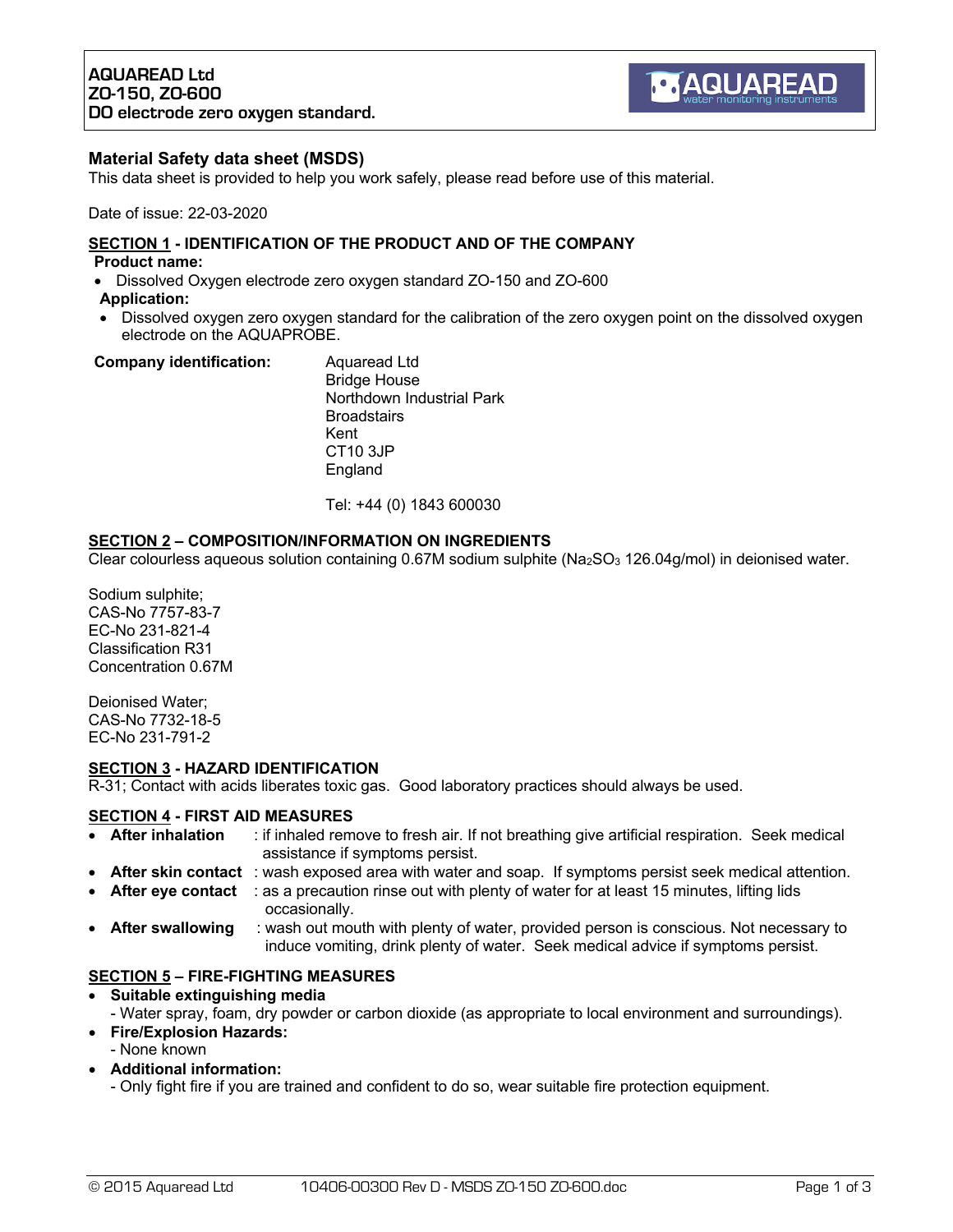# **SECTION 6 - ACCIDENTAL RELEASE MEASURES**

• **Personal precautions:** - Avoid dust formation

# **SECTION 7 - HANDLING AND STORAGE**

• **Handling:**

- Use good laboratory practice, abide with local health and safety procedures. Provide appropriate exhaust ventilation where dust is formed.

# **SECTION 8 - EXPOSURE CONTROL/PERSONAL PROTECTION**

## • **Personal protective equipment:**

- As appropriate to quantity handled. Change contaminated clothing.
- **Protective gloves:**

- Wear appropriate gloves (plastic, nylon, latex) as according to EU directive 89/689/EEC and the standard EN374 derived from it. Wash hands after working with substance.

# **SECTION 9 - PHYSICAL/CHEMICAL PROPERTIES**

- **Appearance** : Colourless liquid
- **Odour** : No data available
- **Solubility** : Soluble
	-
- **Melting point** : No data available
- **Boiling point** : lowest known value is 100°C (water)
- **pH value at 20ºC** : No data available
- **Flash point** : No data available
- **Explosive properties** : No data available
- **Explosion limits** : No data available
- **Ignition temperature** : No data available

# **SECTION 10 - STABILITY AND REACTIVITY**

- **Conditions to be avoided:**
	- Strong heating (above boiling point)
	- Exposure to air may effect product quality, keep lid tightly sealed when not in use.
	- Stable in the recommended storage conditions.
- **Hazardous decomposition products:**
	- Contact with acids releases sulphur dioxide. See section 5 in the event of fire.
- **Substances to be avoided:** - Strong oxidising agents, acids.
- **Hazardous decomposition products (formed under fire condition)**
	- Sulphur oxides.

# **SECTION 11 - TOXICOLOGICAL INFORMATION**

#### *Acute toxicity* LD50 Oral-rat; >3500mg/kg LC50 Inhalation-rat;  $5500$ mg/m<sup>3</sup> (4h)

*Irritation and corrosion* Eyes-Rabbit; mild eye irritation Skin-Rabbit; no skin irritation

- **Environmental precautions:** - Do not let product enter drains.
- **Storage:**
	- Store in a well ventilated, cool dry place away from direct sunlight. Do not store near acids. Keep container tightly closed when not in use.

# • **Respiratory protection:**

- Not required. If excess dust is formed wear N95 (US) or type P1 (EN 143) dust masks. Respirators and components should be tested and approved under appropriate government standards.

#### • **Eye protection:**

- Safety glasses with side shields, goggles or face mask.